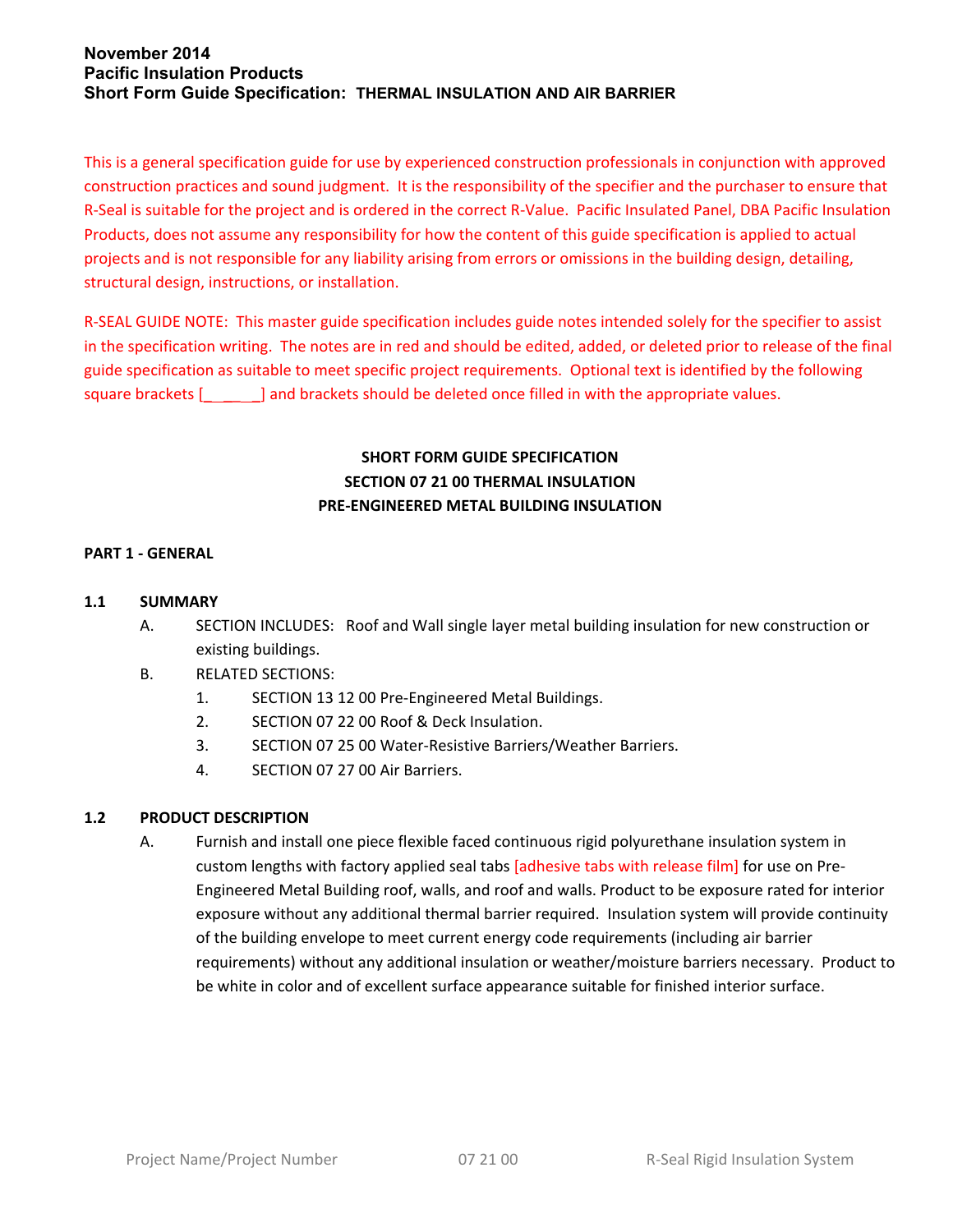### **1.3 REFERENCED STANDARDS**

- A. ASTM International:
	- 1. ASTM C-209 Standard Test Methods for Cellulosic Fiber Insulating Board.
	- 2. ASTM C-518 Standard Test Method for Steady-State Thermal Transmission Properties by Means of the Heat Flow Meter Apparatus.
	- 3. ASTM C-523 Method of Test for Light Reflectance of Acoustical Materials by the Integrating Sphere Reflectometer.
	- 4. ASTM D-543 Standard Practices for Evaluating the Resistance of Plastics to Chemical Reagents.
	- 5. ASTM D-774 Standard Test Method for Bursting Strength of Paper.
	- 6. ASTM C-1136 Standard Specification for Flexible, Low Permeance Vapor Retarders for Thermal Insulation.
	- 7. ASTM C-1338 Standard Test Method for Determining Fungi Resistance of Insulation Materials and Facings.
	- 8. ASTM D-1621 Standard Test Method for Compressive Properties of Rigid Cellular Plastics.
	- 9. ASTM D-1622 Standard Test Method for Apparent Density of Rigid Cellular Plastics.
	- 10. ASTM D-1693 Test Method for Environmental Stress Cracking of Ethylene Plastics.
	- 11. ASTM D-1790 Standard Test Method for Brittleness Temperature of Plastic Sheeting by Impact.
	- 12. ASTM D-2126 Standard Test Method for Response of Rigid Cellular Plastics to Thermal and Humid Aging.
	- 13. ASTM D-2842 Standard Test Method for Water Absorption of Rigid Cellular Plastics.
	- 14. ASTM D-6226 Standard Test Method for Open Cell Content of Rigid Cellular Plastics.
	- 15. ASTM D-774 Standard Test Method for Bursting Strength of Paper.
	- 16. ASTM E-779 Standard Test Method for Determining Air Leakage Rate by Fan Pressurization.
	- 17. ASTM E-84 Standard Test Method for Surface Burning Characteristics of Building Materials.
	- 18. ASTM E-96 Standard Test Methods for Water Vapor Transmission of Materials.
- B. Underwriter's Laboratory:
	- 1. UL-1715 Fire Test of Interior Finish Material.
- C. ULC (Underwriter's Laboratory Canada):
	- 1. CAN/ULC-S102-07 Method of Test for Surface Burning Characteristics of Building Materials and Assemblies.
	- 2. CAN/ULC-S127-07 Standard Corner Wall Method of Test for Flammability Characteristics of Non-Melting Foam Plastic Building Materials.
- D. NATIONAL FIRE PROTECTION AGENCY:
	- 1. NFPA 286 Standard Methods of Fire Tests for Evaluating Contribution of Wall and Ceiling Interior Finish to Room Fire Growth.
- E. US GREEN BUILDING COUNCIL LEED (Leadership in Energy and Environmental Design) BD + C: New Construction.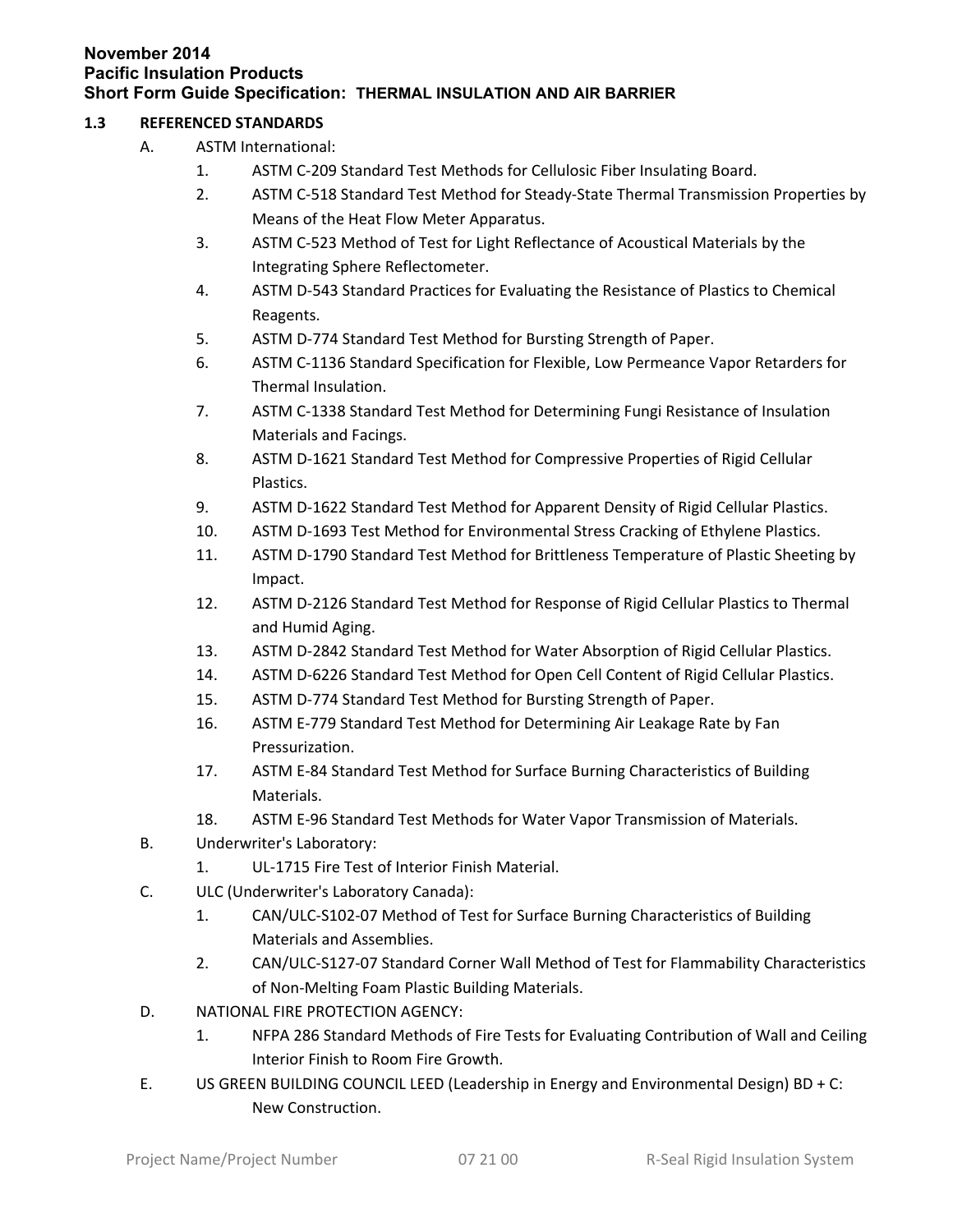### **1.4 ADMINISTRATIVE REQUIREMENTS**

- A. PRE-INSTALLATION CONFERENCE/MEETING: Conduct a pre-installation meeting prior to product being manufactured.
	- 1. Attendees should include a representative from the manufacturers approved distribution partner, a representative from the purchaser, and a representative from the building erection company (if different).
	- 2. At this time review of project specific shop drawings per Section 1.5 E should be performed and signed off per Section 3.1 C should be completed if not done previously.
	- 3. Pre-Installation conference can be eliminated for simple projects if the erection company has installed R-Seal previously.
- B. ORDER LEAD TIME: R-SEAL needs to be released for fabrication when the Pre-Engineered Metal Building is released for fabrication to ensure timely job site delivery.
- C. INSTALLER CERTIFICATION: Installing contractor needs to comply with Section 3.1 B for R-SEAL installation certification.

## **1.5 SUBMITTALS**

- A. Comply with [SECTION 01 33 00] Submittal Procedures.
- B. PRODUCT DATA: Submit current brochure & manufacturer's technical literature showing compliance with specification requirements.
- C. INSTRUCTIONS: Provide installation instructions for the [roof, wall, roof and wall] product as appropriate and applicable.
- D. SAMPLES: Provide *[two]* product samples per thickness of R-Seal being supplied for the project.
- E. PROJECT SPECIFIC SHOP DRAWINGS:
	- 1. Shop drawings to be completed and provided by product manufacturer only.
	- 2. Provide elevation drawings showing panels in relationship to the building's primary framing, secondary framing, and openings. Include details for terminations and joints.
	- 3. Drawings to be accompanied by work order with panel width, lengths, and number.
	- 4. Drawings and work orders to include customer and project information.
	- 5. [Include additional details for projects intended to be tested per ASTM E779 Standard Test Method for Determining Air Leakage Rate by Fan Pressurization.]

## **1.6 QUALITY ASSURANCE**

- A. Provide manufacturer listing numbers or data sheet indicating product compliance with requirements as requested.
- B. Provide manufacturer's written installation instructions including proper material storage, material handling, panel location, details, and required accessories.
- C. Demonstrate that product meets building envelope air leakage per ASTM E779 when required by energy code, specifier request, or owner's requirement.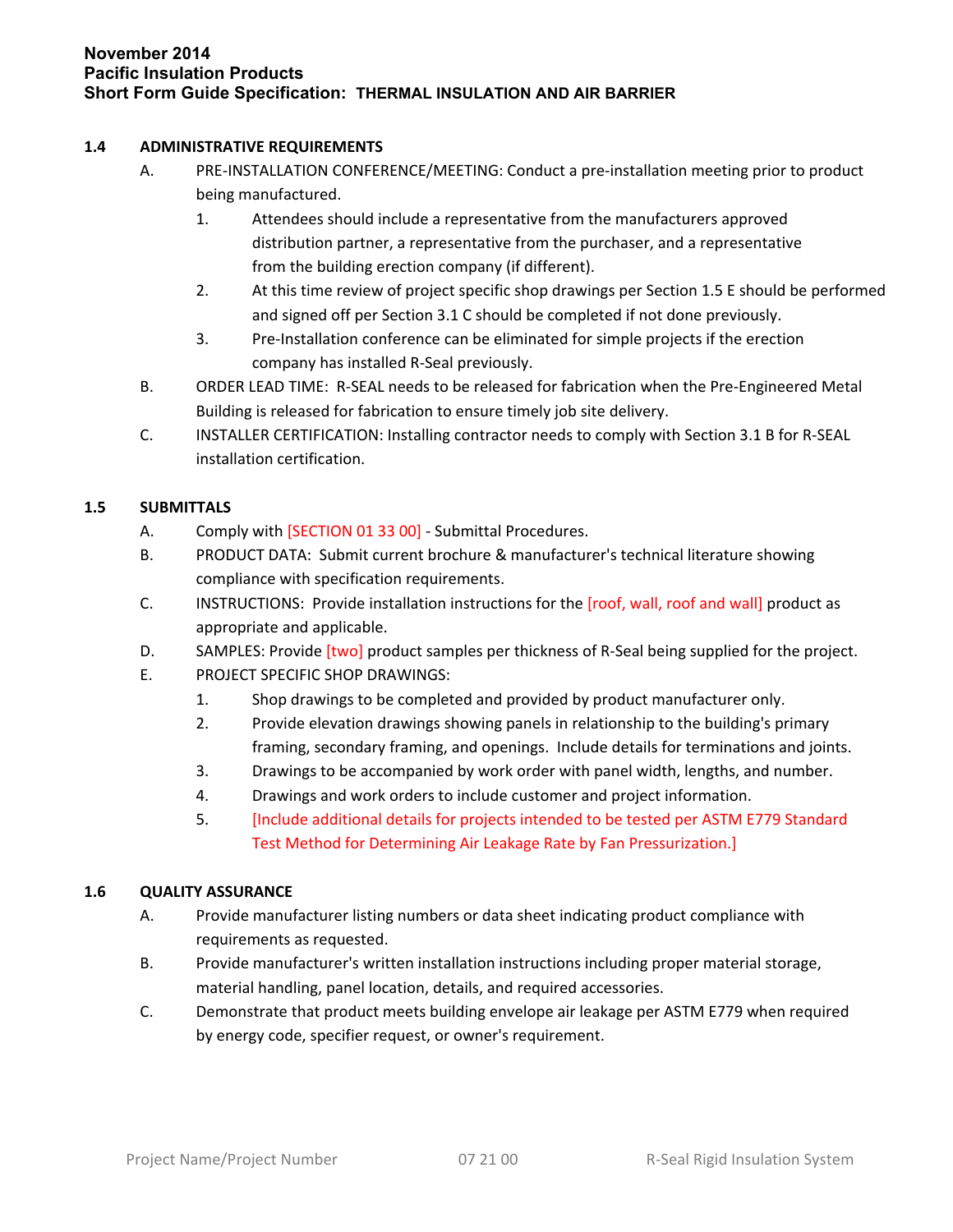### **1.7 SUBSTITUTIONS**

- A. Any substitutions must be detailed for the specific project and have equal or better thermal, fire, and air barrier performance.
	- 1. Substitutions must be rigid insulation with a flame spread of 20 or less and smoke development of less than 100.
	- 2. Substitutions must be polyurethane core with white flexible faced insulation system designed specifically for metal buildings.
	- 3. Substitutions must be rigid insulation system that has specific layout and detailing package for each project completed by manufacturer. [Stock sizes not allowed.]

## **1.8 LEED CONTRIBUTION**

- A. LEED BD+C: New Construction
	- 1. Energy and Atmosphere (EA): Demonstrating percentage of performance improvement compared with baseline building rating.
	- 2. Material and Resources (MR): For products and materials required to comply with requirements for regionally manufactured materials. Include statement indicating cost, location of manufacturer, and distance to project for each regionally manufactured material.
	- 3. Indoor Environmental Quality (IEQ): For sealants, paints, and coatings, including printed statement of VOC content.
	- [4. Innovation in Design (ID): Include specific requirements related to documenting credit.]

## **PART 2 – PRODUCTS**

## **2.1 MANUFACTURERS**

- A. Product to be manufactured by Pacific Insulated Panel, DBA Pacific Insulation Products, or approved licensee:
	- 1. PO Box 12604, Everett, WA 98188.
		- Phone (877)-300-3794. [www.pacificinsulationproducts.com.](http://www.pacificinsulationproducts.com/)
- B. Product to be purchased through the following approved distributors:
	- 1. Therm-All Insulation: 31387 Industrial Parkway, North Olmsted, OH 44070. Phone (800)-886-9494. [www.therm-all.com](http://www.therm-all.com/).
	- 2. Daw Construction: 12552 S 125 W, Draper, UT 84020. Phone (801) 553-9111. [www.dawcg.com.](http://www.dawcg.com/)
	- 3. Total-R: #C122, 2726 45 Avenue, S.E., Calgary, AB T2B 3M1. Phone (403)-243-7567. [www.total-r.com.](http://www.total-r.com/)
	- 4. WinRoc/SPI: 18270 Segale Park B Drive, Seattle, WA. (253)-872-0800. [www.spi-co.com/paragon.html.](http://www.spi-co.com/paragon.html)
	- 5. Service Partners: 1029 Technology Park Drive, Glen Allen, VA 23059 (770)-891-0212. [http://www.service-partners.com.](http://www.service-partners.com/)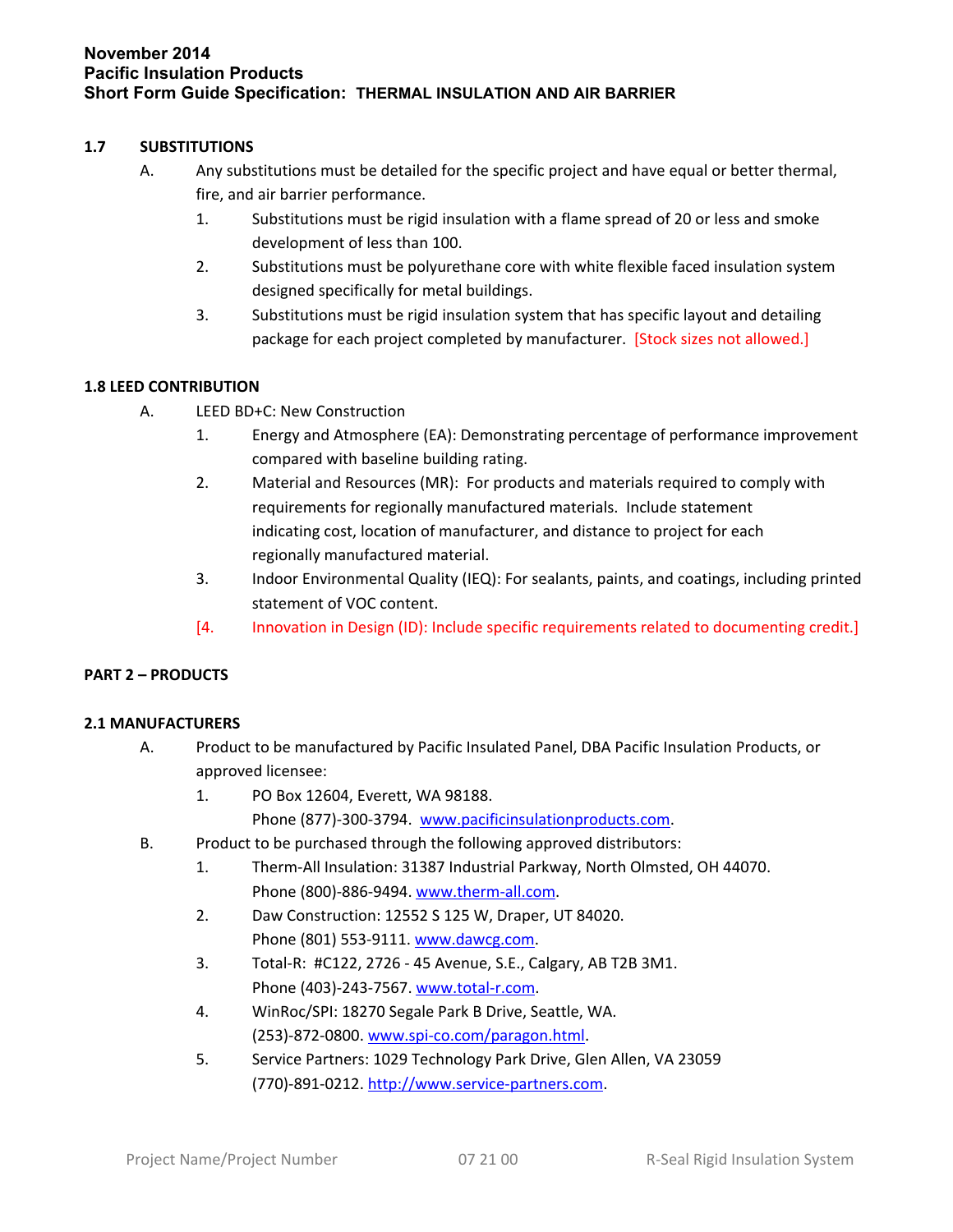### **2.2 SYSTEM DESCRIPTION**

A. Install project specific insulation pieces on exterior of Pre-Engineered Metal Building secondary framing [wall girts and/or roof purlins] with insulation permanently held in place with exterior metal panels.

### **2.3 PERFORMANCE CRITERIA**

- A. FIRE RESISTANCE: Able to be left exposed to interior of the building without an additional approved thermal barrier.
	- 1. ASTM E84: Class A per ASTM E84 with Flame Spread of 20 or less and smoke development of 450 or less.
	- 2. NFPA 286: Successfully passed acceptance criteria.
	- [3. UL 1715: Successfully passed acceptance criteria.]
- B. THERMAL PERFORMANCE: Per ASTM 518 90 Day aged 1" R-7.5 measure at 75 Degree Fahrenheit Mean Temperature. Nominal Thicknesses Available:
	- 1. 2.0" R-15.0 (U=0.064).
	- 2. 2.5" R-19.0 (U=0.052).
	- 3. 3.0" R-22.5 (U=0.044).
	- 4. 4.0" R-30.0 (U=0.031).
	- 5. 5.0" R-37.5 (U=0.027).
- C. AIR BARRIER PERFORMANCE:
	- 1. Materials with an air permeability no greater than 0.004 cfm/foot squared under a pressure differential of 0.3 inches water gauge (75 pa) when tested in accordance with ASTM E-2178 (Materials Test).
	- 2. Assemblies of materials and components with an average air leakage not to exceed 0.04 cfm/foot squared under a pressure differential of 0.3 inches water gauge (75 pa) when tested in accordance with ASTM E-2357.
	- 3. The completed building shall be tested and the air leakage rate of the building envelope not to exceed 0.4 cfm/foot squared under a pressure differential of 0.3 inches water gauge (75 pa) when tested in accordance with ASTM E-779.
- D. ENERGY CODE: Supplied insulation will be demonstrated to meet the project specific energy code requirements for the building envelope with completed compliance documentation prepared by a Certified Energy Plans Examiner supplied upon request.
- E. PRODUCTS NOT MEETING OR EXCEEDING ALL TESTING AND PERFORMANCE CRITERIA ARE NOT PERMITTED FOR USE ON THE PROJECT'S EXTERIOR ROOF OR WALLS.

#### **2.4 MATERIALS**

- A. COMPOSITE MATERIAL
	- 1. Maximum Flame Spread of 20 or less and maximum Smoke Developed of 100 or less tested in accordance with ASTM E-84 Standard Test Method for Surface Burning Characteristics of Building Materials.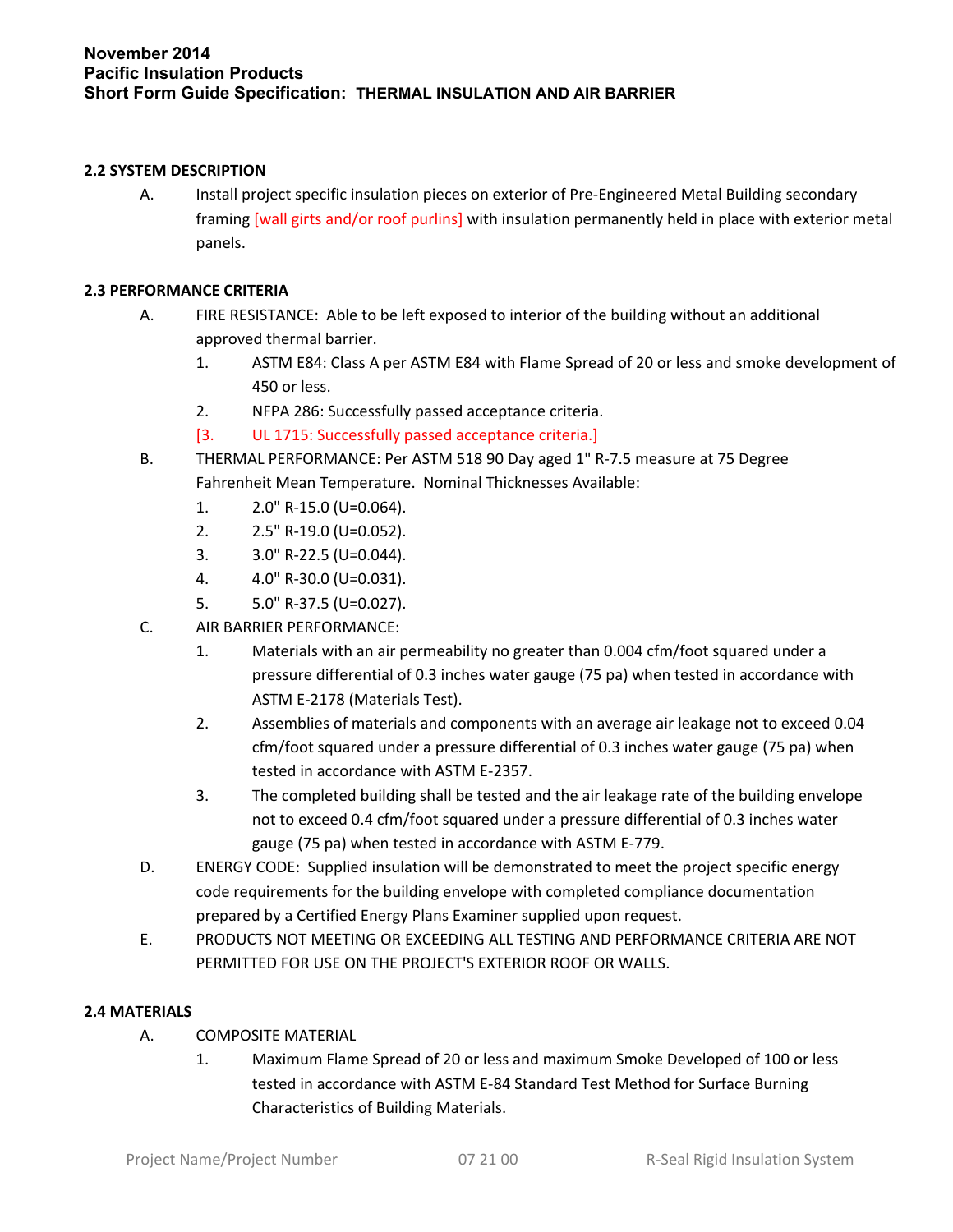- 2. NFPA 286: Successfully passed acceptance criteria.
- B. CORE
	- 1. Dimensional Stability <0.4% maximum change when tested for 28 days in accordance with ASTM D-2126 Standard Test Method for Response of Rigid Cellular Plastics to Thermal and Humid Aging.
	- 2. Compressive Modulus to be >700 lb./in. sq. parallel and >400 lb./in. sq. ft. perpendicular when tested in accordance with ASTM D-1621 Standard Test Method for Compressive Properties of Rigid Cellular Plastics.
	- 3. Water absorption to be <1.6% by weight when tested for 96 hours in accordance with ASTM D-2842 Standard Test Method for Water Absorption of Rigid Cellular Plastics.
	- 4. Water absorption to be <0.1% by volume when tested for four hours in accordance with ASTM C209-12 Standard Test Methods for Cellulosic Fiber Insulating Board.
	- 5. Aged R-Value shall be R-7.5 or greater for 1" at 75 degree mean temperatures verified by actual tested values per ASTM C-518 Standard Test Method for Steady-State Thermal Transmission Properties by Means of the Heat Flow Meter Apparatus.
	- 6. Density to be 2.1# to 2.5# per cubic foot when measured per ASTM D-1622 Standard Test Method for Apparent Density of Rigid Cellular Plastics.
	- 7. Closed Cell content >92% when tested in accordance with ASTM D-6226 Standard Test Method for Open Cell Content of Rigid Cellular Plastics.
	- 8. Percentage Weight Loss to be <1.8% when tested in accordance with C-421 Standard Test Method for Tumbling Friability of Preformed Block-Type and Preformed Pipe-Covering-Type Thermal Insulation.
- C. VAPOR BARRIER
	- 1. Light Reflectance to be >85% when tested in accordance with ASTM C-523 Method of Test for Light Reflectance of Acoustical Materials by the Integrating Sphere Reflectometer.
	- 2. Bursting Strength to be >120 psi when tested in accordance with ASTM D-774 Standard Test Method for Bursting Strength of Paper.
	- 3. Tensile Strength to be >195lbs/inch width (MD) and >150 lbs/inch width (XD) when tested in accordance with ASTM C-1136 Standard Specification for Flexible, Low Permeance Vapor Retarders for Thermal Insulation.
	- 4. Water Vapor Permeance to be <0.09 perms (grains/hr ft sq Hg) per ASTM E-96 Standard Test Methods for Water Vapor Transmission of Materials.
	- 5. Vapor barrier to remain flexible with no delamination when tested at low temperature of <-40 degrees F and high temperature of >240 degrees F in accordance with ASTM D-1790 Standard Test Method for Brittleness Temperature of Plastic Sheeting by Impact.
	- 6. No Growth when tested in accordance with ASTM C-1338 Standard Test Method for Determining Fungi Resistance of Insulation Materials and Facings.
	- 7. Vapor barrier highly resistant to solvents and chemicals when tested in accordance with ASTM D-543 Standard Practices for Evaluating the Resistance of Plastics to Chemical Reagents.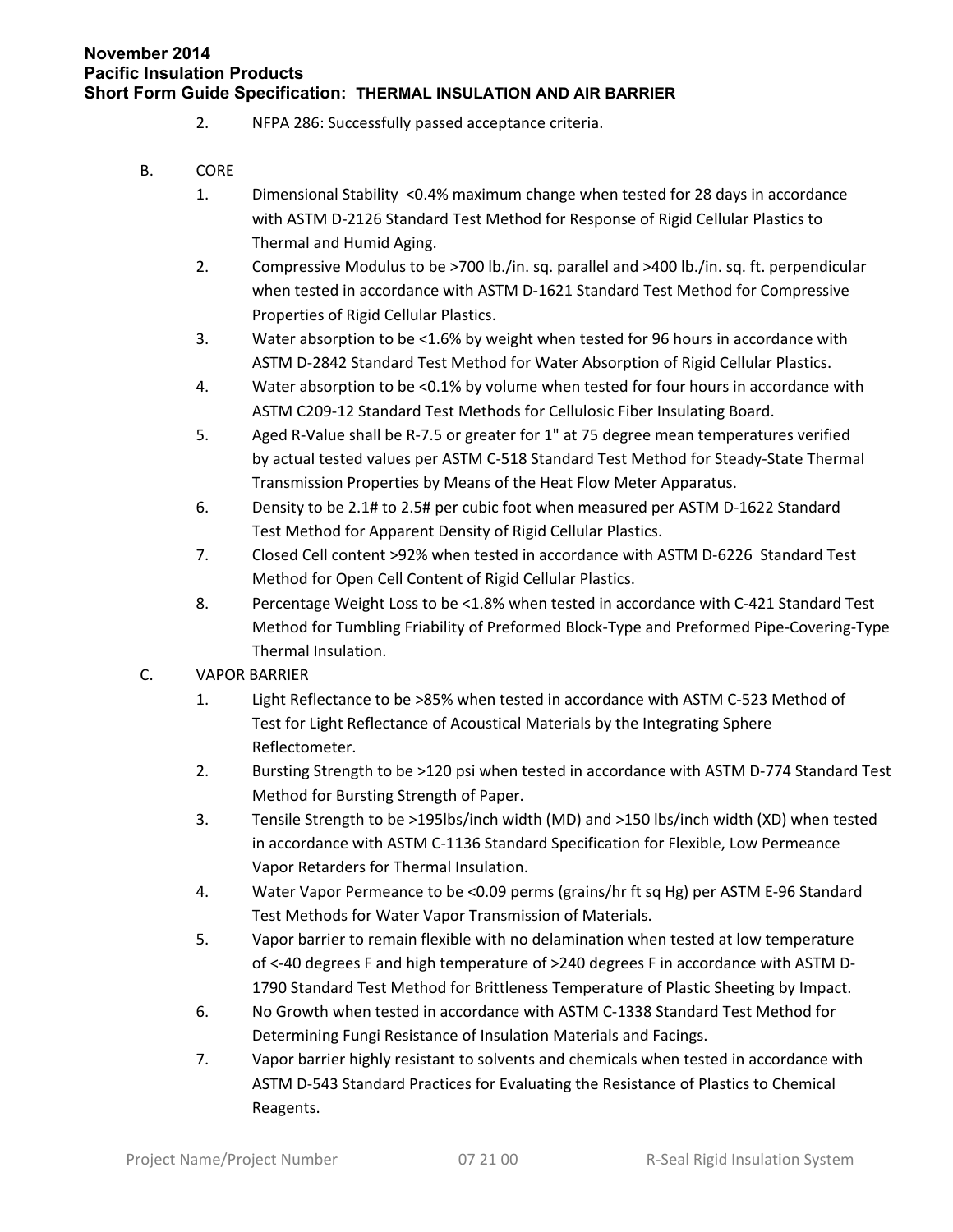- 8. Vapor barrier has excellent resistance to environmental stress cracking when tested in accordance with ASTM D-1693 Test Method for Environmental Stress Cracking of Ethylene Plastics when tested with common polar organic liquids, detergents, and silicone fluids.
- D. PRODUCTS NOT MEETING OR EXCEEDING ALL TESTING AND PERFORMANCE CRITERIA ARE NOT PERMITTED FOR USE ON THE PROJECT'S EXTERIOR ROOF OR WALLS.

## **2.5 ACCESSOIRES**

- A. METAL TRIM [by Metal Building Manufacturer]
	- 1. Base Trim: See instructions and approved details.
	- 2. Roof to Wall Transition: See instructions and approved details.
	- 3. Butt Joint Transition: 1.5" x 1.5" 18 gauge galvanized angle.
	- 4. Roof Bearing Plate: Use approved Metal Building Manufacturers Standing Seam Bearing Plate.
- B. TAPES
	- 1. R-Seal Double Faced Application Tape to be 3/4" wide with release film.
	- 2. Matching R-Seal Patch Tape to 3" wide with adhesive on one side of matching vapor barrier material.
- C. PENETRATION FILLER
	- 1. GREAT STUFF™ Fireblock Insulating single component polyurethane insulating foam sealant [or equal that is ASTM E84 Class A and has passed UL 1715 or passed NFPA 286.]
	- 2. Approved two part quick cure polyurethane foam that has passed NFPA 286 and has been tested per ASTM E-84 to be Class A.
- D. SEALANTS [Required for completed building air barrier testing.]
	- 1. Product to be non-skinning, non-drying sealant, elastomer with a non-stringy consistency and excellent resistance to severe environmental conditions to heat, cold, and moisture.
	- 2. Approved products to be approved for sealing polyurethane panel joints to achieve a positive seal at joints.
	- [3. Basis of design is Schnee-Morehead, Inc. Acryl-R SM5430.]

## **2.6 PACKAGING**

- A. All product to arrive in sealed shrink wrapped UV packaging suitable to be left exposed on jobsite for up to 90 days.
- B. All packages to have identification of number of pieces, their lengths, and their location on the project building.